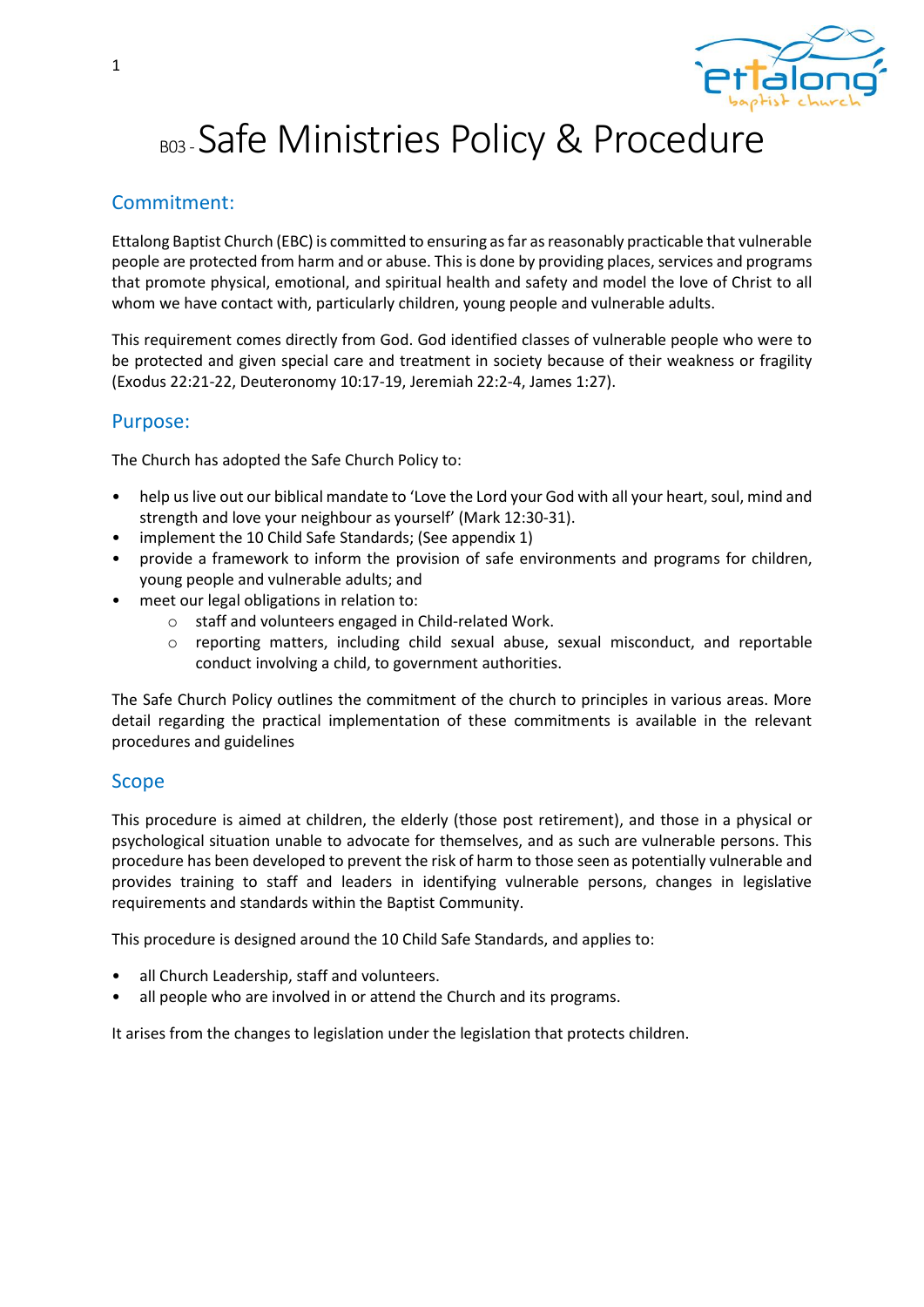

| <b>Description</b>                 | Link                                        | <b>Effective</b><br><b>Date</b> |
|------------------------------------|---------------------------------------------|---------------------------------|
| Children's<br>Guardian<br>Act 2019 | https://legislation.nsw.gov.au/new/act/2019 | 02.02.2020                      |

# **DEFINITIONS**

| Child                         | A person who is under the age of 18 years                                |  |
|-------------------------------|--------------------------------------------------------------------------|--|
| Church                        | Ettalong Baptist, the local church which adopted this Safe Church        |  |
|                               | Policy, as indicated on the cover of the Policy.                         |  |
| Church Leadership             | Elders, Deacons, Pastors and Ministry Leaders                            |  |
| Complaint                     | Includes any allegation, suspicion, concern or report of a breach of the |  |
|                               | Church's Code of Conduct or the Baptist Churches of NSW & ACT Code       |  |
|                               | of Ethics and Conduct (where applicable). It also includes disclosures   |  |
|                               | made to an institution about any child protection concern.               |  |
| <b>Creating Safe Spaces</b>   | Creating Safe Spaces training offered by the Baptist Churches of NSW &   |  |
|                               | ACT or alternative training that is Safe Church Training Agreement       |  |
|                               | approved and has a face-to-face component                                |  |
| Disclosure                    | A process by which a person conveys or attempts to convey that they      |  |
|                               | are being or have been abused or neglected                               |  |
| Domestic and Family           | Domestic and family violence involves an abuse of power, in an           |  |
| Violence                      | intimate partner relationship and or after separating from the           |  |
|                               | relationship. It extends beyond physical violence and may involve the    |  |
|                               | exploitation of power imbalances and patterns of abuse.                  |  |
| Governance body               | The body designated by the constitution of the church to be              |  |
|                               | responsible for the management of church affairs. This may be the        |  |
|                               | Diaconate.                                                               |  |
| Safe Environment:             | Ensures the discharge of the duty of care by taking steps to keep all    |  |
|                               | those in our care safe, including e.g. spiritual, physical, sexual,      |  |
|                               | emotional abuse (including bullying) or neglect.                         |  |
| Safe Places:                  | Take steps to keep vulnerable people safe from spiritual, physical,      |  |
|                               | sexual or emotional abuse and/or bullying.                               |  |
| The Work Health and           | The team responsible for the oversight and implementation of the         |  |
| Safety (WHS)                  | Work Health and Safety system & supporting documentation and             |  |
| Person/Team:                  | process in the church                                                    |  |
| Safe Church Concerns          | Safe church concerns reporting group within the local church             |  |
| Team                          |                                                                          |  |
| <b>Approval for Ministry:</b> | A process of written accountability, whereby the senior church leaders   |  |
|                               | approve a program/event to take place in the church/organisation's       |  |
|                               | name.                                                                    |  |
| <b>Mandatory Reporting</b>    | In NSW, the Children and Young Persons (Care and Protection) Act 1998    |  |
| Legislation                   | (NSW) In the ACT the Children and Young People Act 2008 (ACT)].          |  |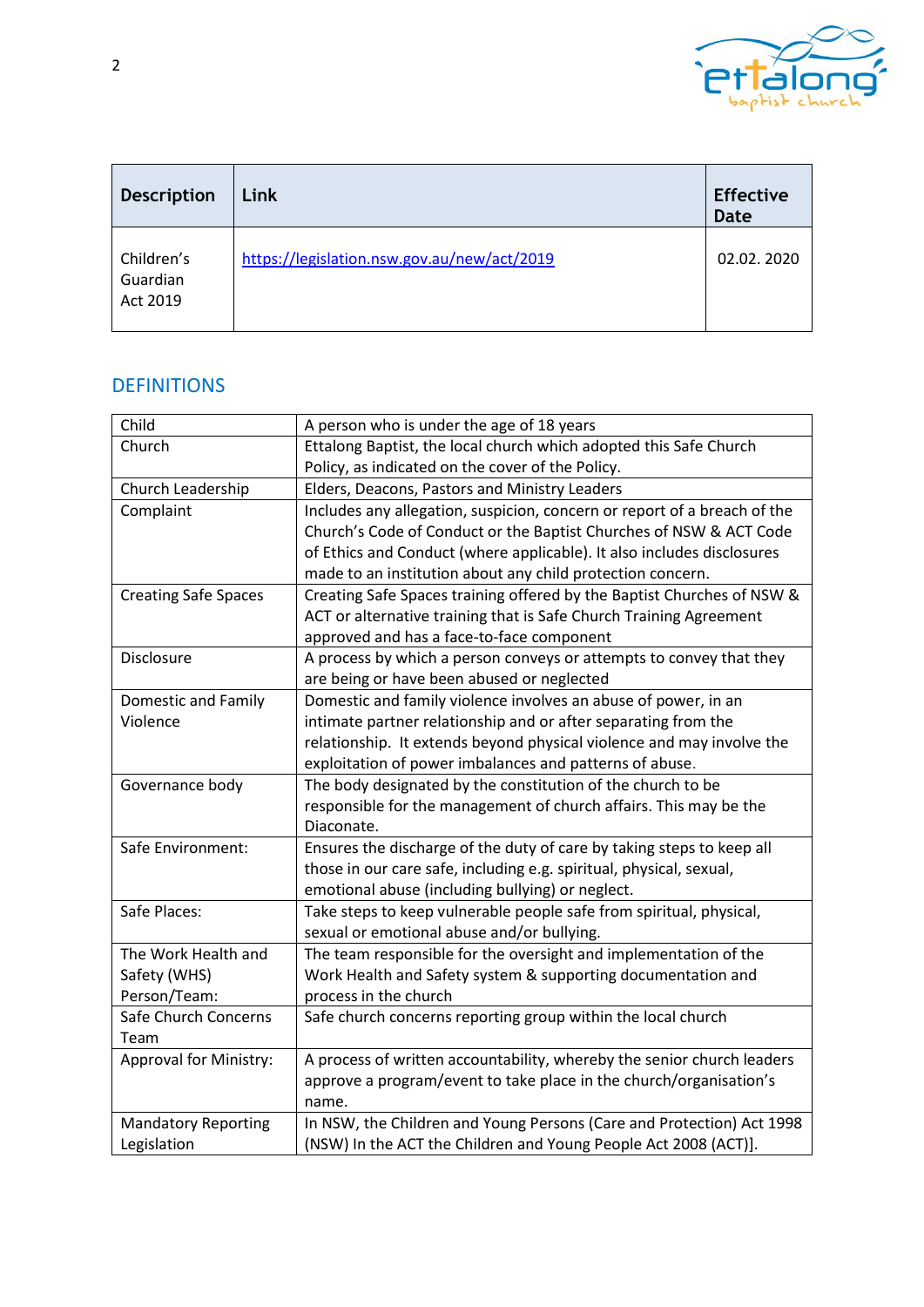

| <b>Ministry Coordinators:</b> | Oversee a program or a group of programs and/or events in the church,     |
|-------------------------------|---------------------------------------------------------------------------|
|                               | for example the children and youth leaders. This is a role that should be |
|                               | undertaken by a senior church leader e.g. pastor, elder, deacon as it     |
|                               | brings with its significant positional power.                             |
| Ministry Leader:              | An adult who has been through a process of recruitment, training for      |
|                               | their leadership role and understands their responsibilities. They must   |
|                               | have signed a Code of conduct and is an accountable team player in the    |
|                               | Church.                                                                   |
| <b>Pastoral Staff</b>         | Pastor or any accredited or recognised minister or any paid or unpaid     |
|                               | staff member of the Church who is engaged in pastoral ministry            |
|                               | through the Church.                                                       |
| Persons of Concern            | The Church will manage any person identified as a Person of Concern in    |
|                               | accordance with An Australian Baptist Response to Persons of Concern.     |
| Reportable Conduct            | In NSW the Children's Guardian Act 2019 (NSW)                             |
| Legislation                   |                                                                           |
| Safe Church Register          | The register required to record information relating to staff and         |
|                               | volunteers who engaged in Child-related Work and their relevant           |
|                               | details in accordance with section 9A of the WWCC Legislation.            |
| Safe Ministry Program         | All risks have been assessed and events thought through and planned.      |
|                               | These programs been authorised to proceed from a ministry                 |
|                               | coordinator                                                               |
| Vulnerable                    | The state of being unable to take care of themselves, or unable to        |
|                               | protect themselves against harm or exploitation by reason of age,         |
|                               | illness, trauma or disability, or any other reason, and includes those    |
|                               | that suffer disadvantage such as social and financial hardship.           |
| Working with Children         | The Child Protection (Working with Children) Act 2012 (NSW).              |
| <b>Check Legislation</b>      |                                                                           |

#### Roles and responsibilities in respect to this procedure:

- a) the safe recruitment of leaders.
	- All prospective leaders in our ministries, will be screened before they are appointed in accordance with the Ettalong Baptist Recruitment & Screening Procedure. (i.e. relevant working with children's check/vulnerable people/police check, and a Safe Ministry Check questionnaire).
	- A minimum church attendance policy of 6 months for all prospective volunteer leaders.
- b) adequate training of leaders.
	- All leaders with ministry responsibility for children or young people will attend a Creating Safe Spaces Awareness (or Safe Church Training Awareness endorsed) workshop within their first 6 months of ministry and attend a refresher workshop every 3 years.
	- All leaders to attend additional ministry-specific training as required.
- c) continued supervision of leaders.
	- The Church commits to ongoing leadership training, supervision and support for leaders.
	- All leaders will agree to follow the EBC Leaders Conduct Covenant.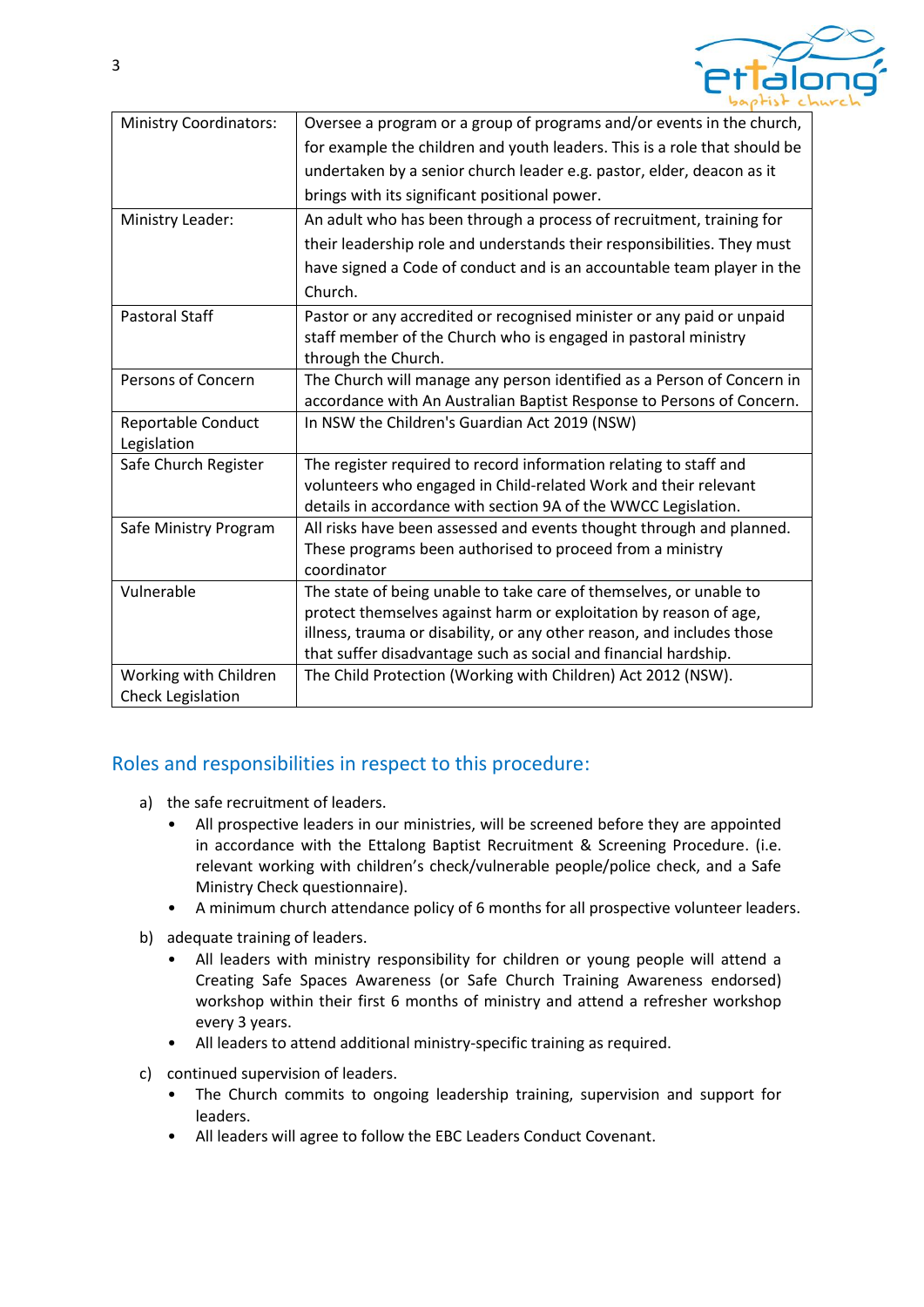

- d) responding to allegations of risk of harm (abuse) and serious ministry misconduct.
	- All leaders will report disclosures or suspicions of child abuse, to the Senior Pastor or a Deacon
	- Where a leader has an allegation of ministry misconduct made against them, support will be provided to alleged victims and perpetrators. Appropriate help and advice will be sought from the Baptist Association Ministry Standards Manager on 1300 647 780 for a just and fair resolution.
	- The alleged perpetrator may be asked to step down from their role pending outcome of investigation
- e) safe environments in our ministry programs.
	- All will serve as participants to the church, as servants of God, committed to the good news of Jesus and lead in spiritually non-abusive ways.
	- We will afford participants a 'say' in the programs and the activities in which they participate by fostering and valuing their ideas and encouraging participation. (Usually in consultation forums and church meetings)
	- The church will obtain appropriate information relating to the program participants including children's health and family situation, to ensure that we are able to care for their physical and emotional needs, whilst following privacy guidelines
	- All leaders will discharge their duty of care through the use of forms, checklists and templates for establishment and maintenance of safe environments in our church.
	- A Ministry Leader/Team will be appointed to establish and maintain: WHS, fire safety, building safety, first aid, food safety, safe transport, incident and emergency procedures, and implement the corrective actions out of investigation processes.

Standards of Behaviour for Staff and Volunteers is provided for in the EBC Leaders Conduct Covenant, however when found that the covenant has not been adhered to and disclosures are made in the following steps need to be taken.

- 1. Firstly, when a genuine complaint is made, the appropriate Ministry leader will respond to the complaint in a timely manner,
- 2. The matter will be assessed
- 3. depending on the severity communications to the members or leader involved will done verbally (i.e. minor & unknown) and in writing in the cases of constant and breaches of law.

## When a code of conduct is been breached:

It is the responsibility of the diaconate to make a determination as to whether the code of conduct has been breached,

- 1. Minor: Everyone is capable of sin but can repent and be forgiven (1 John 1:8-9). It stands to reason then, that the code can be breached. When this happens in an area that is not a breach of civil or criminal law, simply cease the conduct. If this is difficult, the person should see their pastor or ministry supervisor about receiving help (e.g. counselling). In some cases, it may be necessary to step a person aside from their duties whilst this takes place. It is crucial to deal with such matters confidentially and sensitively.
- 2. Unknown: Not all leaders will understand 'unacceptable' behaviours. Even after explaining the code some may be unaware; they are exhibiting unacceptable behaviours. Leaders need to be open to correction and humble enough to modify behaviours so as to not discredit the gospel. As above, stepping a person aside from their duties may be necessary.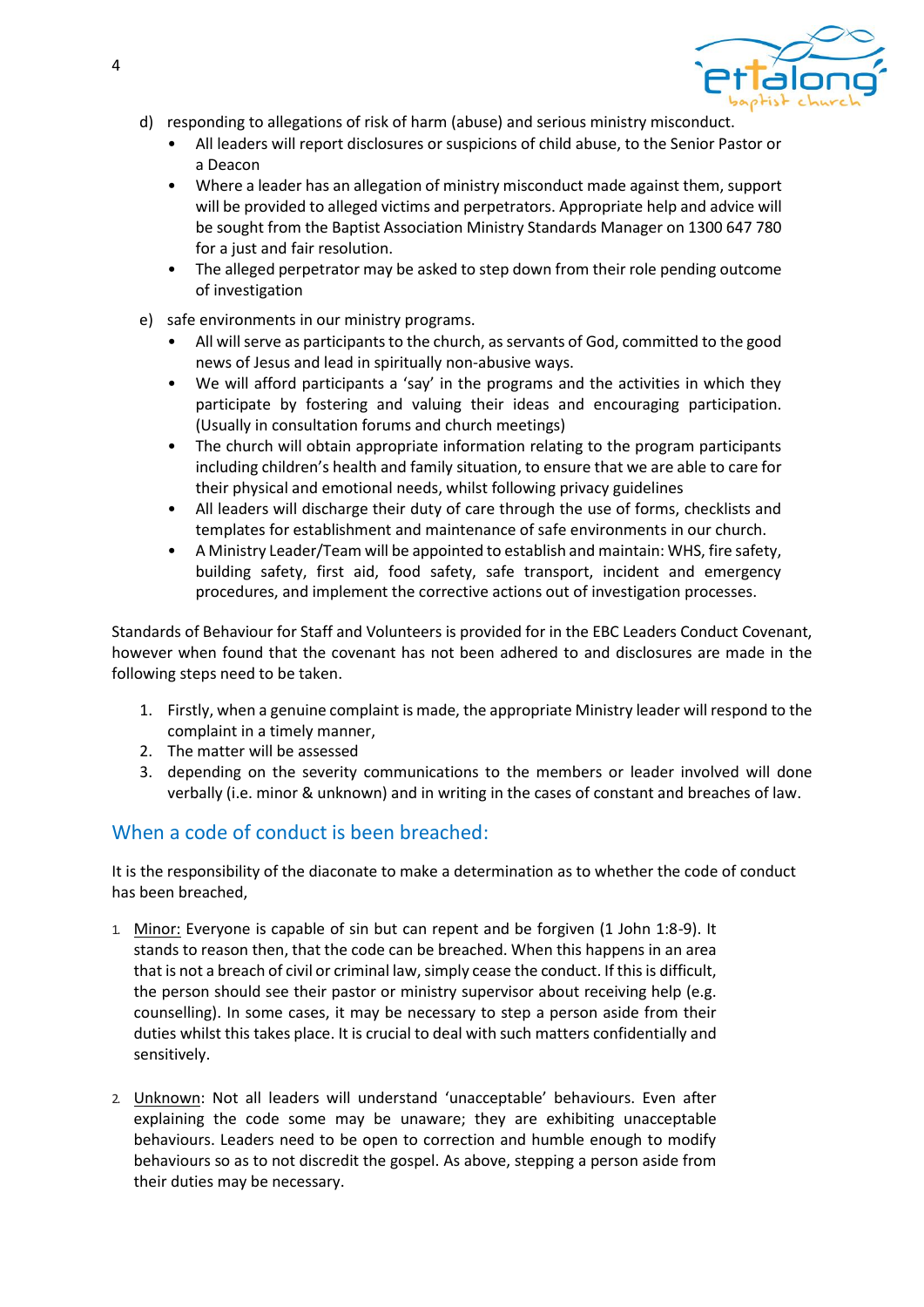

- 3. Constant: There are breaches that are not a breach of civil or criminal law, but still unacceptable behaviour in a ministry context. Where a leader has been made aware of their behaviour and yet refuses to change: a) the ministry leader meets with the person for behaviour review meetings. Communicate required behaviour change (no more than 3 meetings). b) If behaviour continues, a small group of church senior leaders are to arrange a meeting to address the behaviour. Stepping aside is appropriate at this point. c) If the behaviour/s continues beyond this meeting, then respectfully and upholding confidentiality, the person will be stood down for a set period. They will be offered help in changing their behaviour via counselling if they are willing. It is important that written notes of all meetings to be carefully taken and a copy given to all parties.
- 4. Breaches of the law or allegations of abuse: Allegations of abuse or serious misconduct are to be referred to the appropriate government authorities in line with Baptist Association processes. The Church will manage any person identified as a Person of Concern in accordance with An Australian Baptist Response to Persons of Concern.

#### Record Keeping:

The Church will retain all written records for a minimum of 45 years, in hard copy and/or electronically in a secure manner.

Where records contain, or may contain, sensitive information, they will be kept in a manner that protects confidentiality and will only be accessed by a limited number of authorised persons.

Where records are kept in hard copy, they will be held in a secure location with proper consideration of access, and physical conditions.

Where records are kept electronically, they will be monitored to ensure security and ongoing accessibility.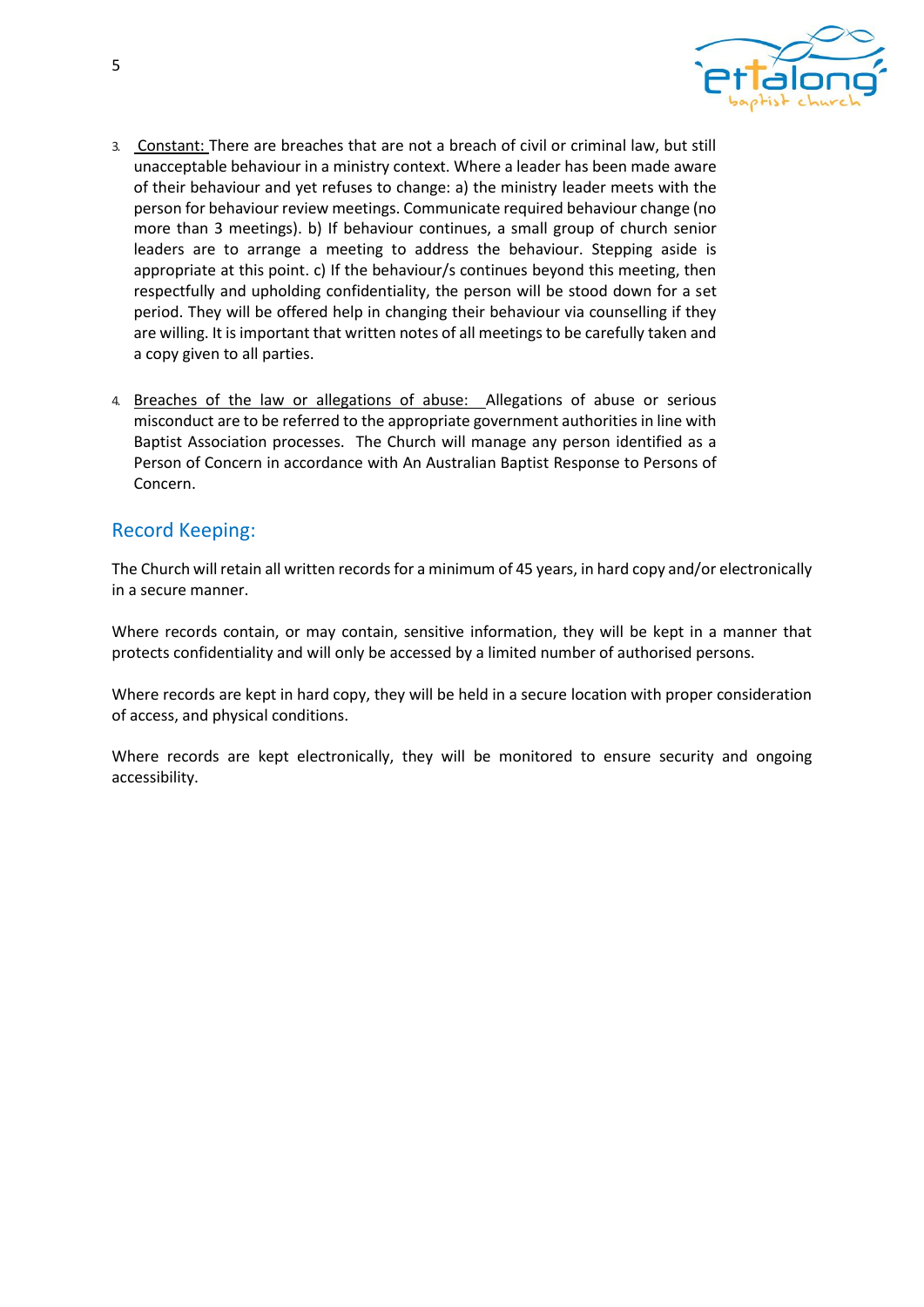

# More Information:

Association of Baptist Churches of NSW and ACT Manager – Ministry Standards 1300 647 7801 Baptist Churches of NSW & ACT Code of Ethics and Conduct, are available at https://creatingsafespaces.org.au/resources/

# Contacts and Services:

| Reporting Suspected Risk of Significant Harm (Abuse) |                      |              |
|------------------------------------------------------|----------------------|--------------|
| NSW: Child Protection Help Line                      | 13 21 11             |              |
| Ageing and Disability Abuse Helpline                 | 1800 628 221         |              |
| Brisbane Water Local Area Command (Woy Woy)          | 02 4379 7399         |              |
| Domestic Violence Line                               | 1800 656 463         |              |
| Link2home Homelessness                               | 1800 152 152         |              |
| Counselling Help National:                           |                      |              |
| Kids Help Line -                                     |                      | 1800 551 800 |
| Lifeline $-$                                         |                      | 13 11 14     |
| Child Abuse Prevention Service (24 hr) -             |                      | 02 9716 8000 |
| Family Crisis Centre (24 hr) -                       |                      | 02 9622 0522 |
| Domestic Violence Legal Advice Line                  | www.wlsnsw.org.au    | 1800 810 784 |
| Indigenous Women's Legal Contact Line                |                      | 1800 639 784 |
| Local Domestic Violence Support:                     | Peninsula Lighthouse | 0417 472 374 |